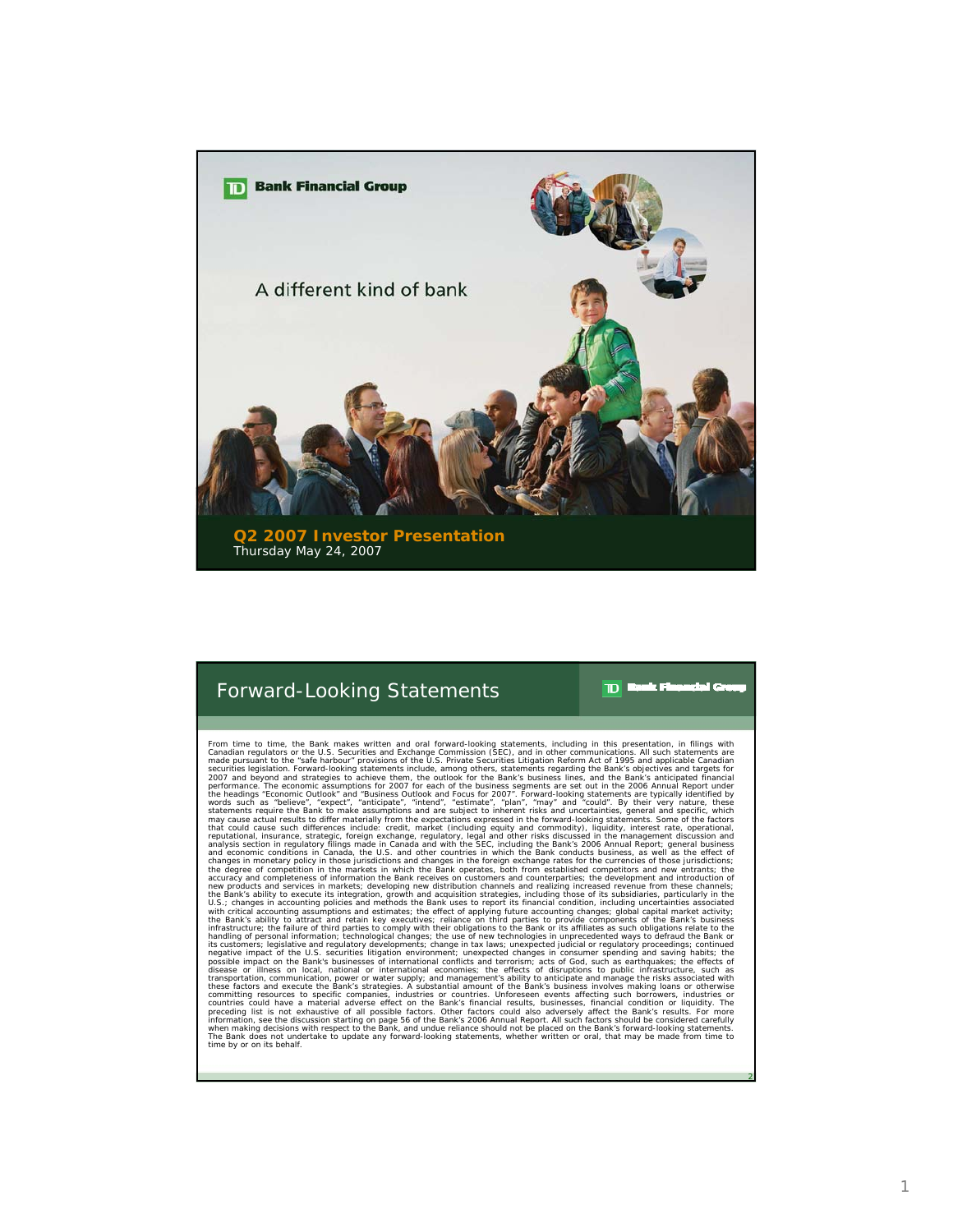

|                |                                                                            | Q2 2007 Highlights                                                                                                                                                                                                                                                                                                                                                                                                                                                                                                                                                                                                                                                                                                                                                                                                                                                                  |               |                       |                |              |                  |                                    |          |
|----------------|----------------------------------------------------------------------------|-------------------------------------------------------------------------------------------------------------------------------------------------------------------------------------------------------------------------------------------------------------------------------------------------------------------------------------------------------------------------------------------------------------------------------------------------------------------------------------------------------------------------------------------------------------------------------------------------------------------------------------------------------------------------------------------------------------------------------------------------------------------------------------------------------------------------------------------------------------------------------------|---------------|-----------------------|----------------|--------------|------------------|------------------------------------|----------|
|                |                                                                            | Net income \$MM (based on segment results, adjusted where applicable)                                                                                                                                                                                                                                                                                                                                                                                                                                                                                                                                                                                                                                                                                                                                                                                                               |               |                       |                |              |                  |                                    |          |
|                |                                                                            |                                                                                                                                                                                                                                                                                                                                                                                                                                                                                                                                                                                                                                                                                                                                                                                                                                                                                     | Q2/06         | Q1/07                 |                | Q2/07        | YoY              | QoQ                                |          |
|                |                                                                            | Canadian Retail <sup>1</sup>                                                                                                                                                                                                                                                                                                                                                                                                                                                                                                                                                                                                                                                                                                                                                                                                                                                        | \$578         | 666<br>$\mathfrak{s}$ | $\mathfrak{s}$ | 674          | 17%              | 1%                                 |          |
|                |                                                                            | U.S. Retail <sup>2</sup>                                                                                                                                                                                                                                                                                                                                                                                                                                                                                                                                                                                                                                                                                                                                                                                                                                                            | 98            | 128                   |                | 125          | 28%              | $-2%$                              |          |
|                |                                                                            | Wholesale<br>Corporate                                                                                                                                                                                                                                                                                                                                                                                                                                                                                                                                                                                                                                                                                                                                                                                                                                                              | 140<br>(36)   | 197<br>18             |                | 217<br>(21)  | 55%<br><b>NM</b> | 10%<br><b>NM</b>                   |          |
|                |                                                                            | Adjusted net income <sup>3</sup>                                                                                                                                                                                                                                                                                                                                                                                                                                                                                                                                                                                                                                                                                                                                                                                                                                                    | \$780         | \$1,009               | \$             | 995          | 28%              | $-1%$                              |          |
|                |                                                                            | Reported EPS (diluted)                                                                                                                                                                                                                                                                                                                                                                                                                                                                                                                                                                                                                                                                                                                                                                                                                                                              | \$1.01        | \$1.26                |                | \$1.20       | 19%              | $-5%$                              |          |
|                |                                                                            | Adjusted EPS (diluted)                                                                                                                                                                                                                                                                                                                                                                                                                                                                                                                                                                                                                                                                                                                                                                                                                                                              | \$1.09        | \$1.38                |                | \$1.36       | 25%              | $-1%$                              |          |
|                |                                                                            | Tier 1 capital<br>Tangible common equity                                                                                                                                                                                                                                                                                                                                                                                                                                                                                                                                                                                                                                                                                                                                                                                                                                            | 12.1%<br>9.0% | 11.9%<br>9.0%         |                | 9.8%<br>7.0% |                  | $-2.3\% -2.1\%$<br>$-2.0\% -2.0\%$ |          |
| 1.<br>2.<br>3. | Explained in footnote 1 on slide 7.<br>Explained in footnote1 on slide 18. | The Bank's financial results prepared in accordance with GAAP are referred to as "reported" results. The Bank also utilizes non-GAAP<br>financial measures referred to as "adjusted" results (i.e., reported results excluding "items of note", net of income taxes) to assess<br>each of its businesses and measure overall Bank performance. Adjusted net income, adjusted earnings per share (EPS) and related<br>terms used in this presentation are not defined terms under GAAP and may not be comparable to similar terms used by other issuers.<br>See "How the Bank Reports" in the Q2 2007 Report To Shareholders (td.com/investor) for further explanation, a list of the items of<br>note and a reconciliation of adjusted earnings to reported basis (GAAP) results. Reported net income for Q2/06, Q1/07 and Q2/07 was<br>\$738MM, \$921MM and \$879MM, respectively. |               |                       |                |              |                  |                                    | $\Delta$ |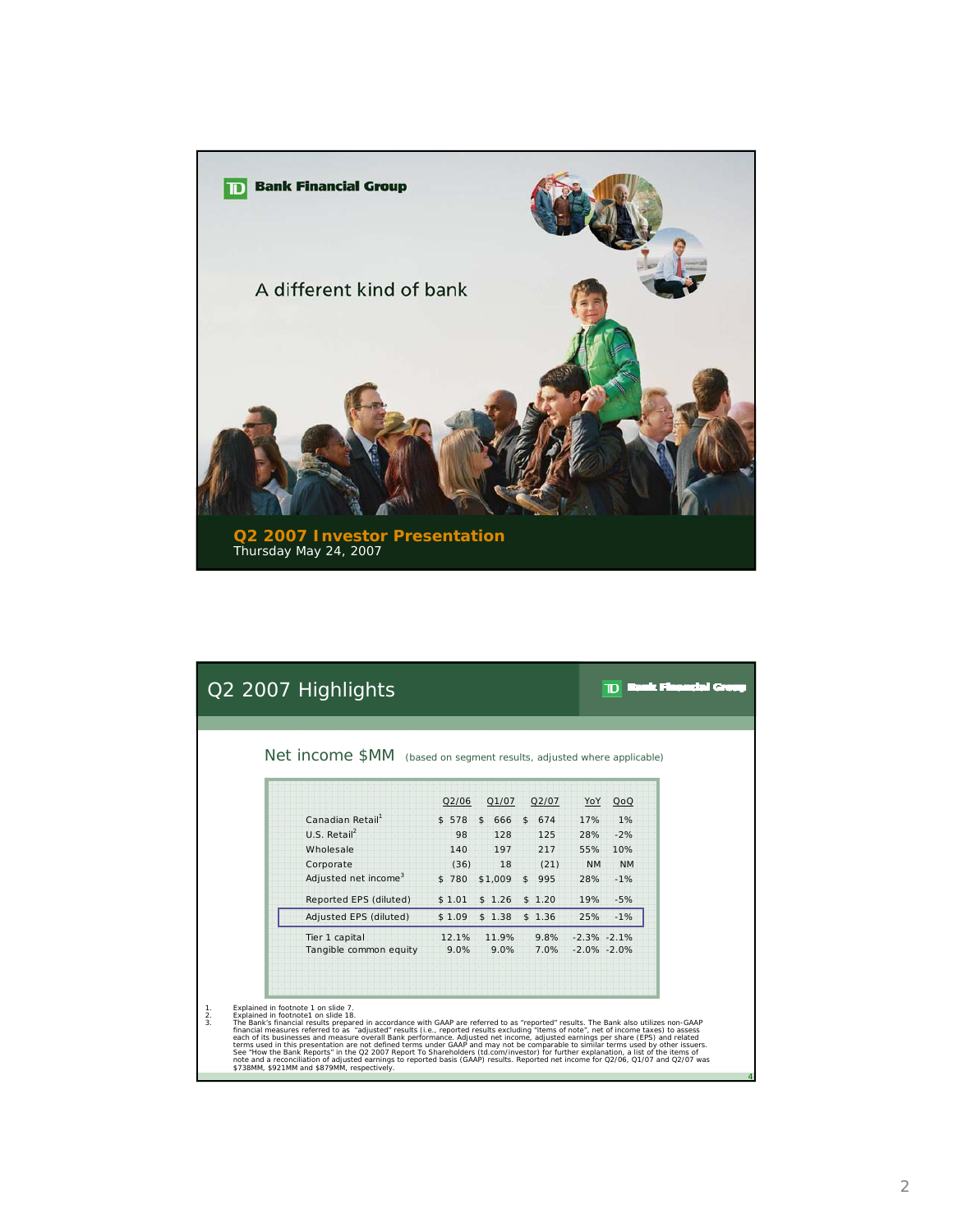|                                                                                 |                  | \$ MM             | EPS         |
|---------------------------------------------------------------------------------|------------------|-------------------|-------------|
| Reported net income and EPS                                                     |                  | \$879             | \$1.20      |
| I tems of note                                                                  | Pre-Tax<br>\$ MM | Post-Tax<br>\$ MM | <b>EPS</b>  |
| Amortization of intangibles                                                     | \$112            |                   | \$80 \$0.11 |
| Restructuring charge                                                            | \$64             | \$43              | \$0.06      |
| Change in fair value of Credit Default Swaps<br>hedging the corporate loan book | \$(11)           | \$ (7)            | \$ (0.01)   |
| <b>Excluding above items of note</b>                                            |                  |                   | <b>EPS</b>  |
| Adjusted net income and EPS                                                     |                  | \$995             | \$1.36      |

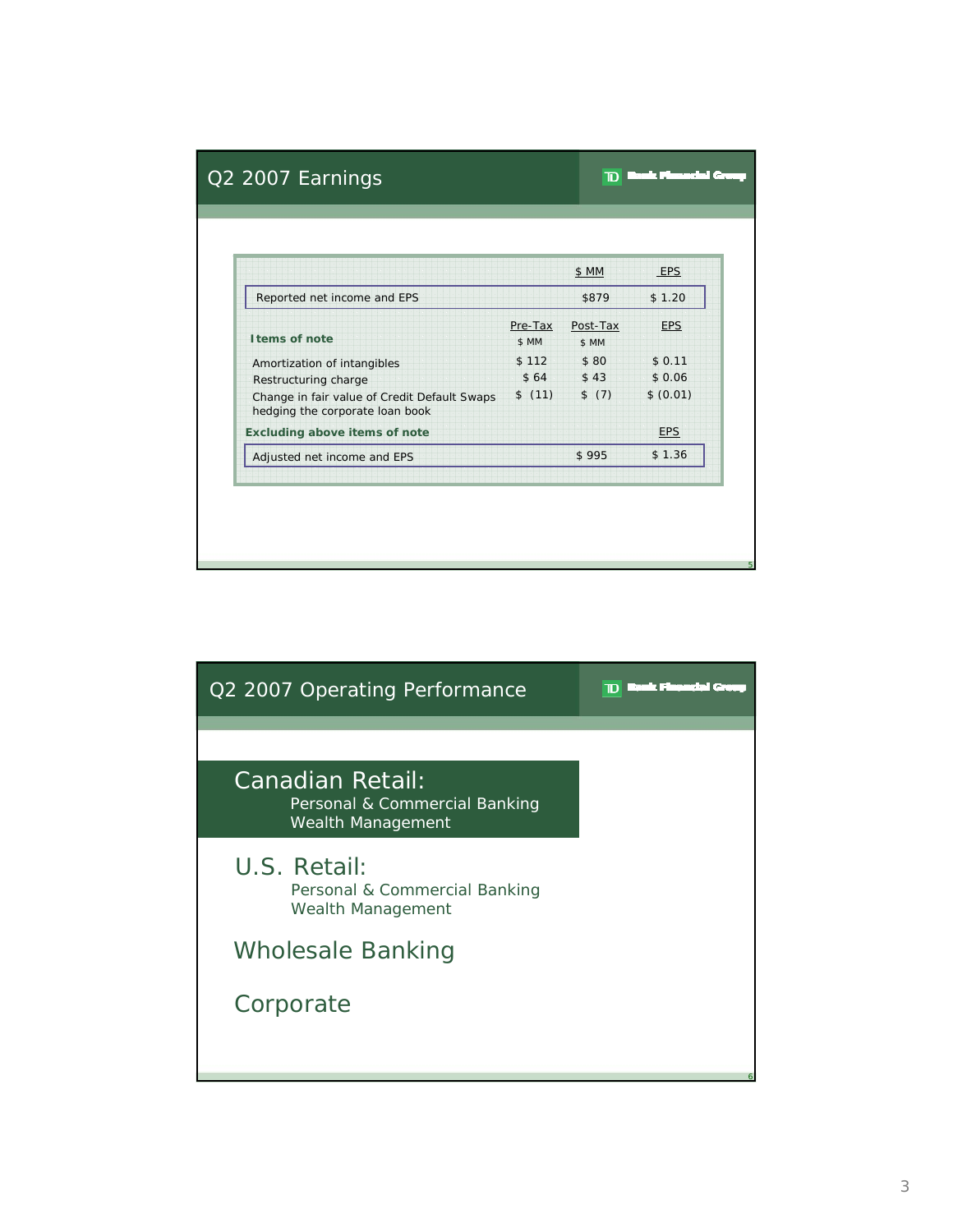| Canadian Retail <sup>1</sup>                                                                                                                                                                                                                                                                                                                                             |                |         |                      |                      | ו מד            | kak Flansdel Gr |
|--------------------------------------------------------------------------------------------------------------------------------------------------------------------------------------------------------------------------------------------------------------------------------------------------------------------------------------------------------------------------|----------------|---------|----------------------|----------------------|-----------------|-----------------|
| P&L \$MM                                                                                                                                                                                                                                                                                                                                                                 |                |         |                      |                      |                 |                 |
|                                                                                                                                                                                                                                                                                                                                                                          |                | Q2/06   | Q1/07                | Q2/07                | YoY             | QoQ             |
| Revenue                                                                                                                                                                                                                                                                                                                                                                  |                | \$2,293 | \$2,561              | \$2,580              | 13%             | 1%              |
| PCL                                                                                                                                                                                                                                                                                                                                                                      |                | 78      | 138                  | 143                  | 83%             | 4%              |
| Expenses                                                                                                                                                                                                                                                                                                                                                                 |                | 1,343   | 1,423                | 1,426                | 6%              | 0%              |
| Net Income                                                                                                                                                                                                                                                                                                                                                               | $\mathfrak{S}$ | 578     | $\mathsf{\$}$<br>666 | $\mathsf{\$}$<br>674 | 17%             | 1%              |
| Efficiency ratio                                                                                                                                                                                                                                                                                                                                                         |                | 58.6%   | 55.6%                | 55.3%                | $-3.3\% -0.3\%$ |                 |
|                                                                                                                                                                                                                                                                                                                                                                          |                |         |                      |                      |                 |                 |
|                                                                                                                                                                                                                                                                                                                                                                          |                |         |                      |                      |                 |                 |
| "Canadian Retail" results in this presentation consist of Canadian Personal and Commercial Banking business segment results<br>included in the Bank's reports to shareholders for the relevant periods and Canadian Wealth Management results, a subset of the<br>Wealth Management business segment results of the Bank, as explained on slide 14 of this presentation. |                |         |                      |                      |                 |                 |

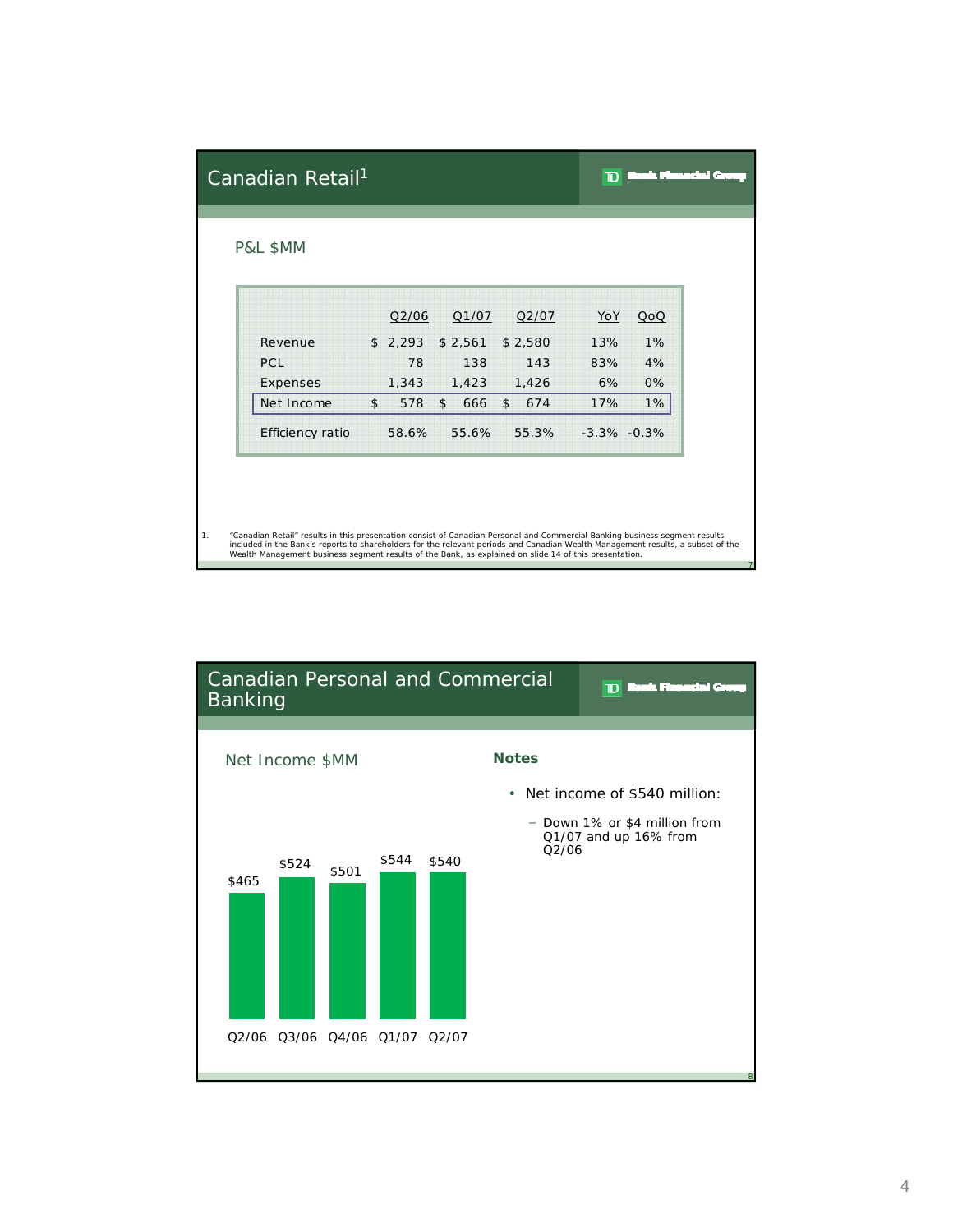

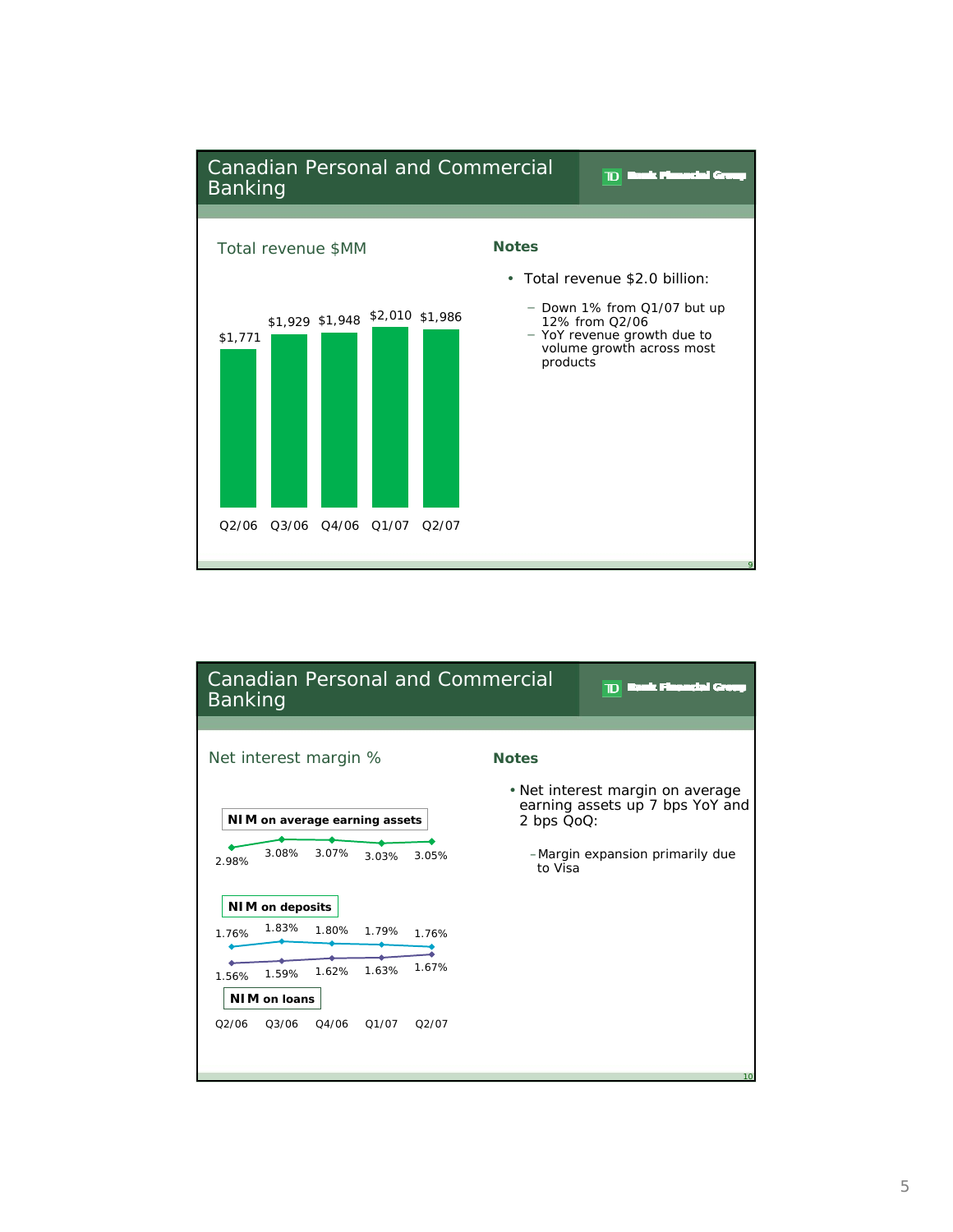

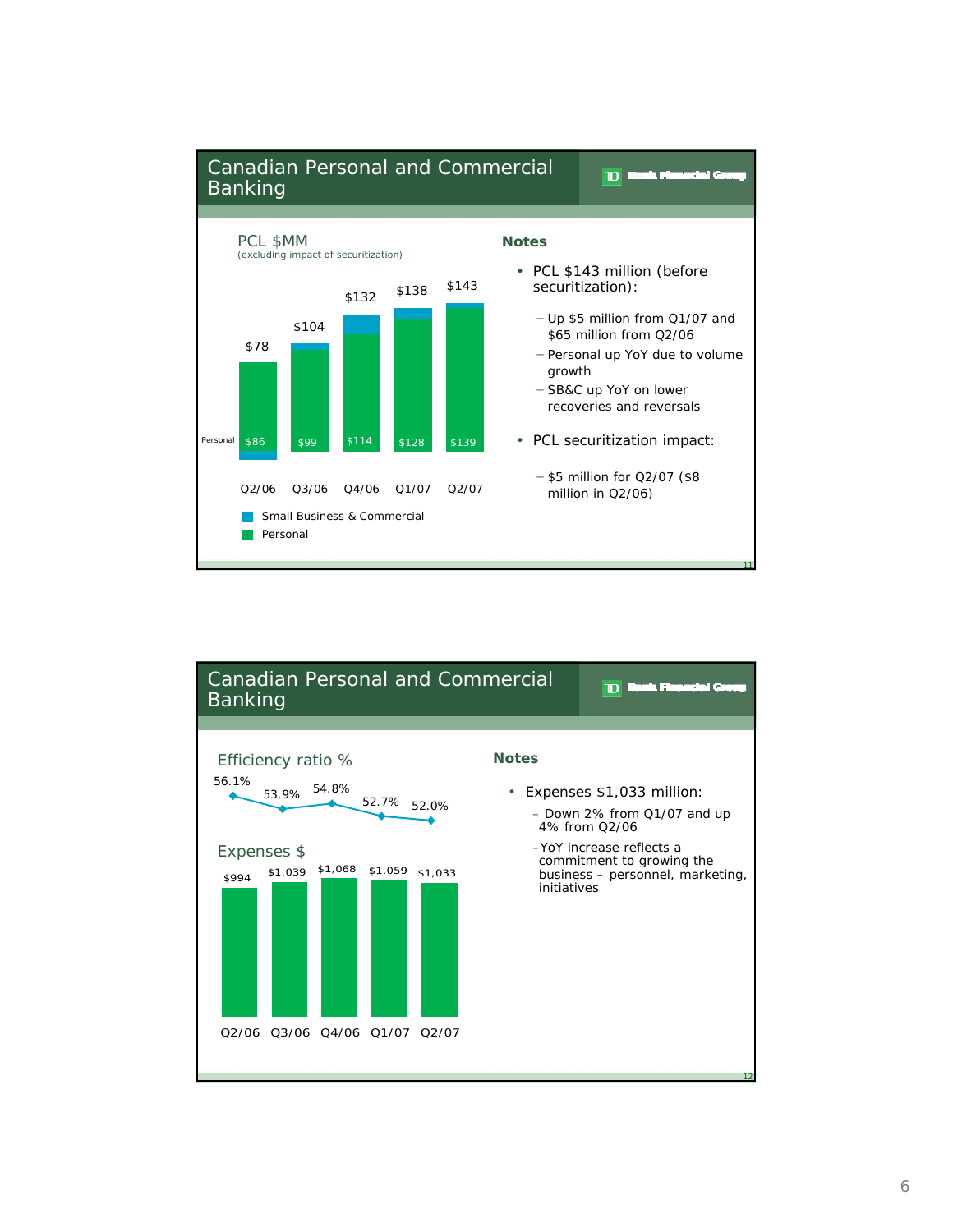

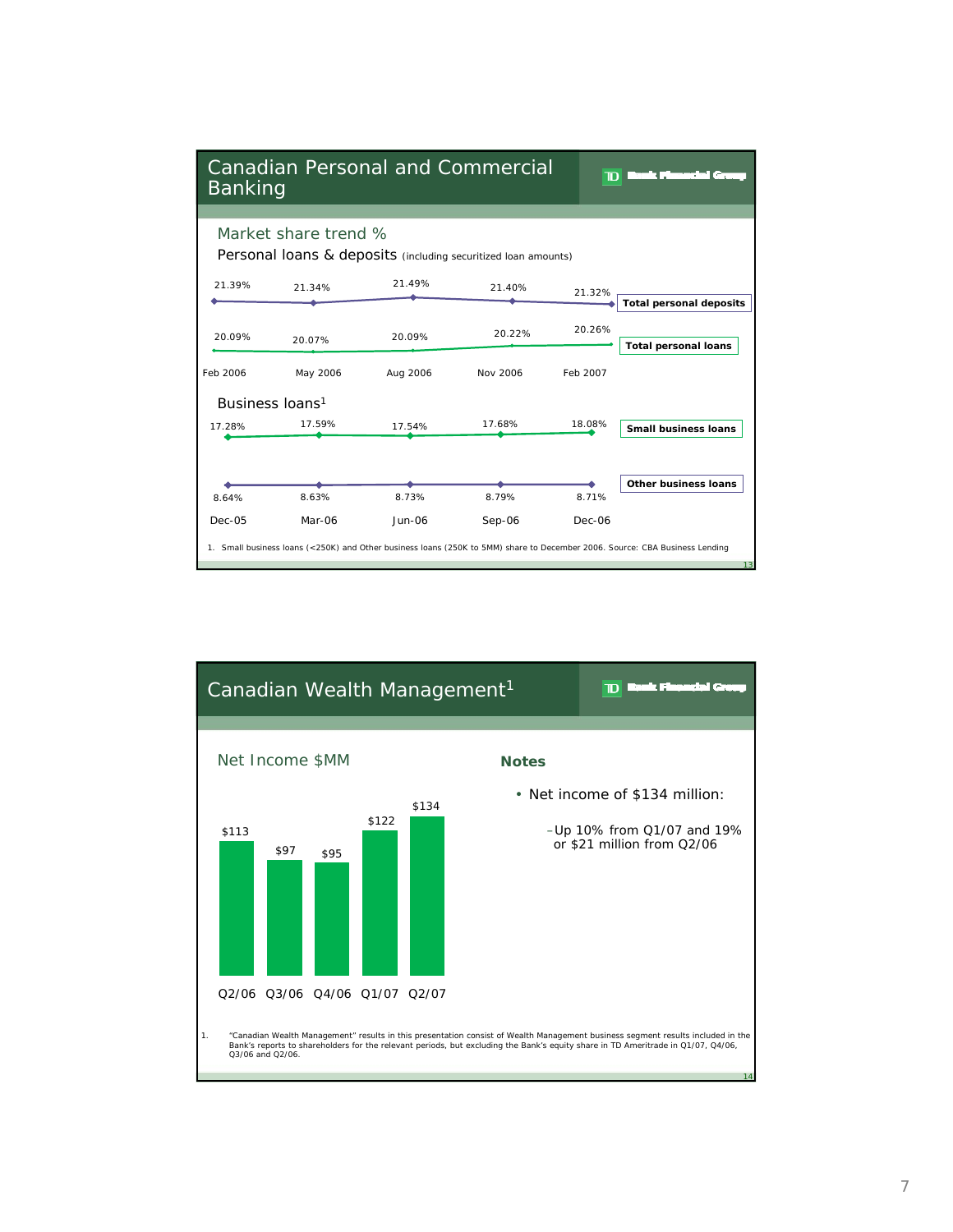

| Canadian Wealth Management<br>$\mathbf D$ Reak Financial Gro |                 |        |        |        |                 |  |  |  |  |
|--------------------------------------------------------------|-----------------|--------|--------|--------|-----------------|--|--|--|--|
| Mutual Fund Market share trend %                             |                 |        |        |        |                 |  |  |  |  |
|                                                              | Long-term funds |        |        |        |                 |  |  |  |  |
| 21.18%                                                       | 21.18%          | 21.30% | 21.34% | 21.38% | <b>Banks</b>    |  |  |  |  |
| 6.65%                                                        | 6.73%           | 6.75%  | 6.76%  | 6.84%  | <b>Industry</b> |  |  |  |  |
| O2/06                                                        | 03/06           | 04/06  | 01/07  | O2/07  |                 |  |  |  |  |
| <b>Money market funds</b>                                    |                 |        |        |        |                 |  |  |  |  |
| 26.68%                                                       | 26.68%          | 26.39% | 27.21% | 27.67% | <b>Banks</b>    |  |  |  |  |
| 20.58%                                                       | 20.21%          | 20.30% | 20.35% | 20.75% | Industry        |  |  |  |  |
| O2/06                                                        | 03/06           | 04/06  | Q1/07  | Q2/07  |                 |  |  |  |  |
|                                                              |                 |        |        |        | 16              |  |  |  |  |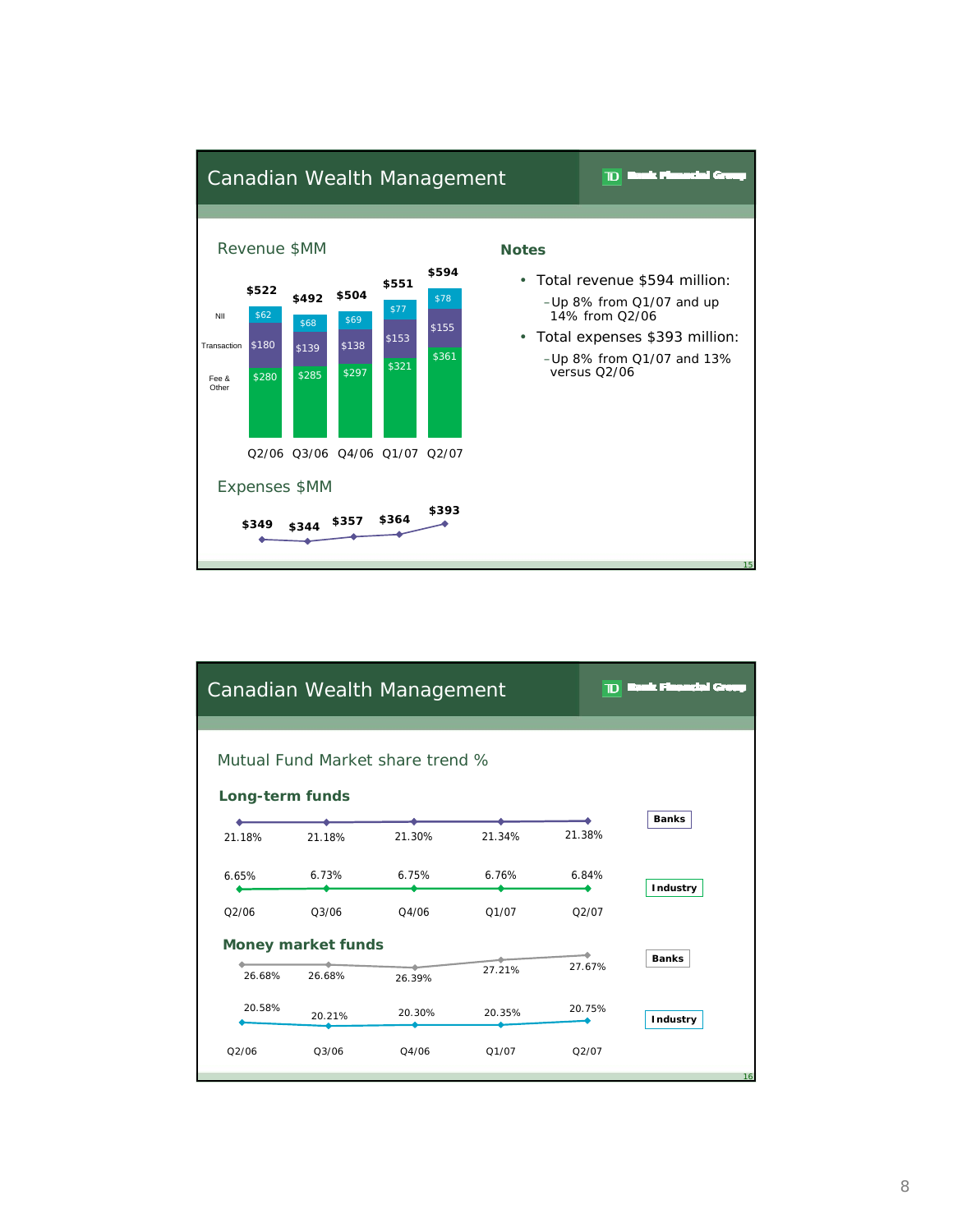

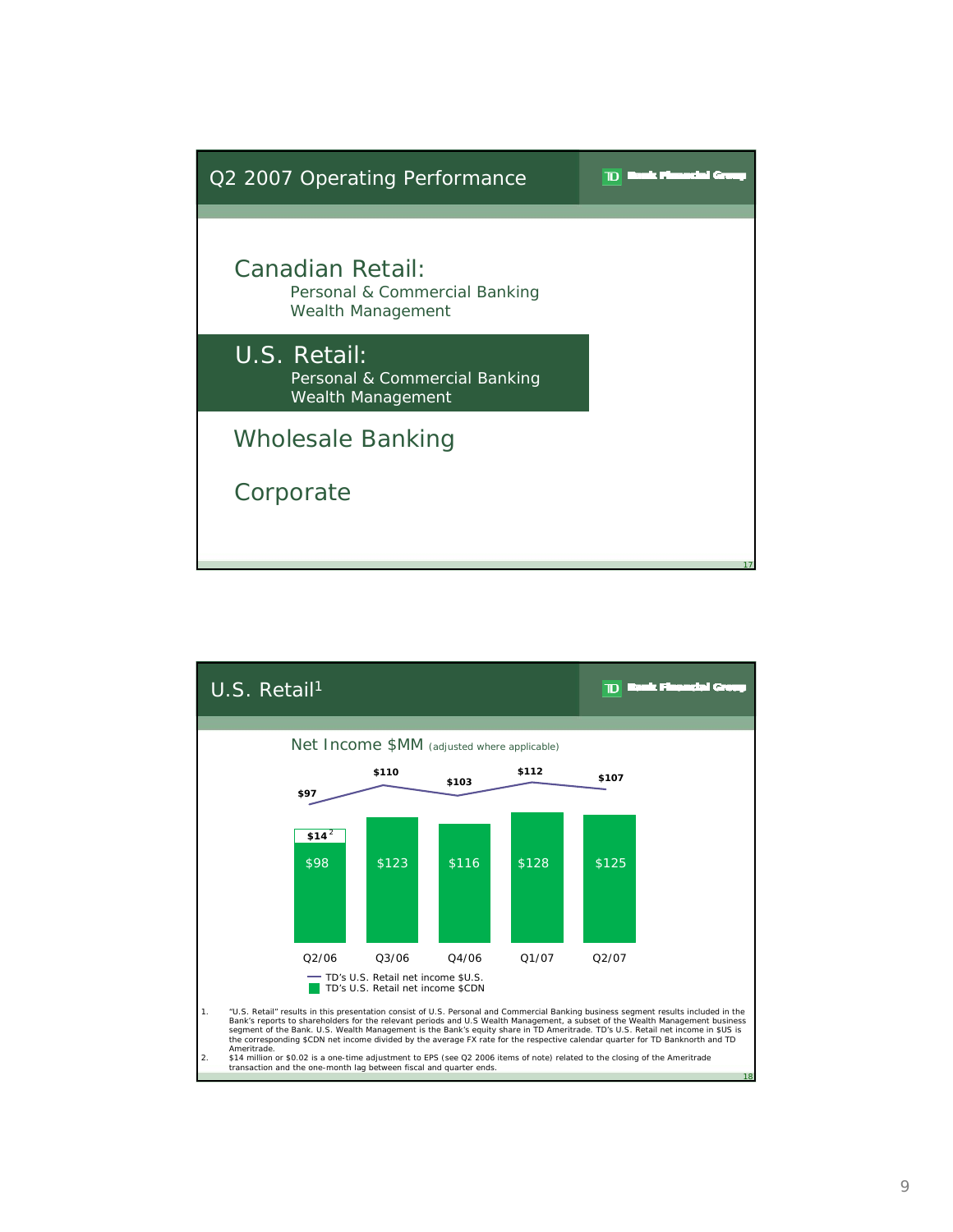| U.S. Personal & Commercial<br><b>Banking</b>                                                                                                                                                                                                                                                                                                |    |
|---------------------------------------------------------------------------------------------------------------------------------------------------------------------------------------------------------------------------------------------------------------------------------------------------------------------------------------------|----|
| TD Banknorth Inc. 01 2007<br>Adjusted net income US\$MM<br>Q1/07<br>Q1/06<br>Q2/06 Q3/06<br>Q4/06<br>\$128 \$117<br>\$118<br>\$116<br>\$99                                                                                                                                                                                                  |    |
| 01 2007 themes:<br>Challenging environment in US Northeast continues<br>٠<br>Volumes - modest growth<br>٠<br>Revenue - up mainly from acquisition activity<br>٠<br>Expenses - flat excluding acquisitions<br>٠<br>Credit quality - higher PCL's and NPA's<br>٠                                                                              |    |
| For additional information and a reconciliation of TD Banknorth's GAAP to adjusted earnings please see TD Banknorth's 1st<br>1.<br>Quarter 2007 earnings release, dated May 7, 2007 available at www.tdbanknorth.com/investorrelations.<br>Includes one-time US\$8MM contribution to TD Banknorth Charitable Foundation<br>$\overline{2}$ . | 19 |

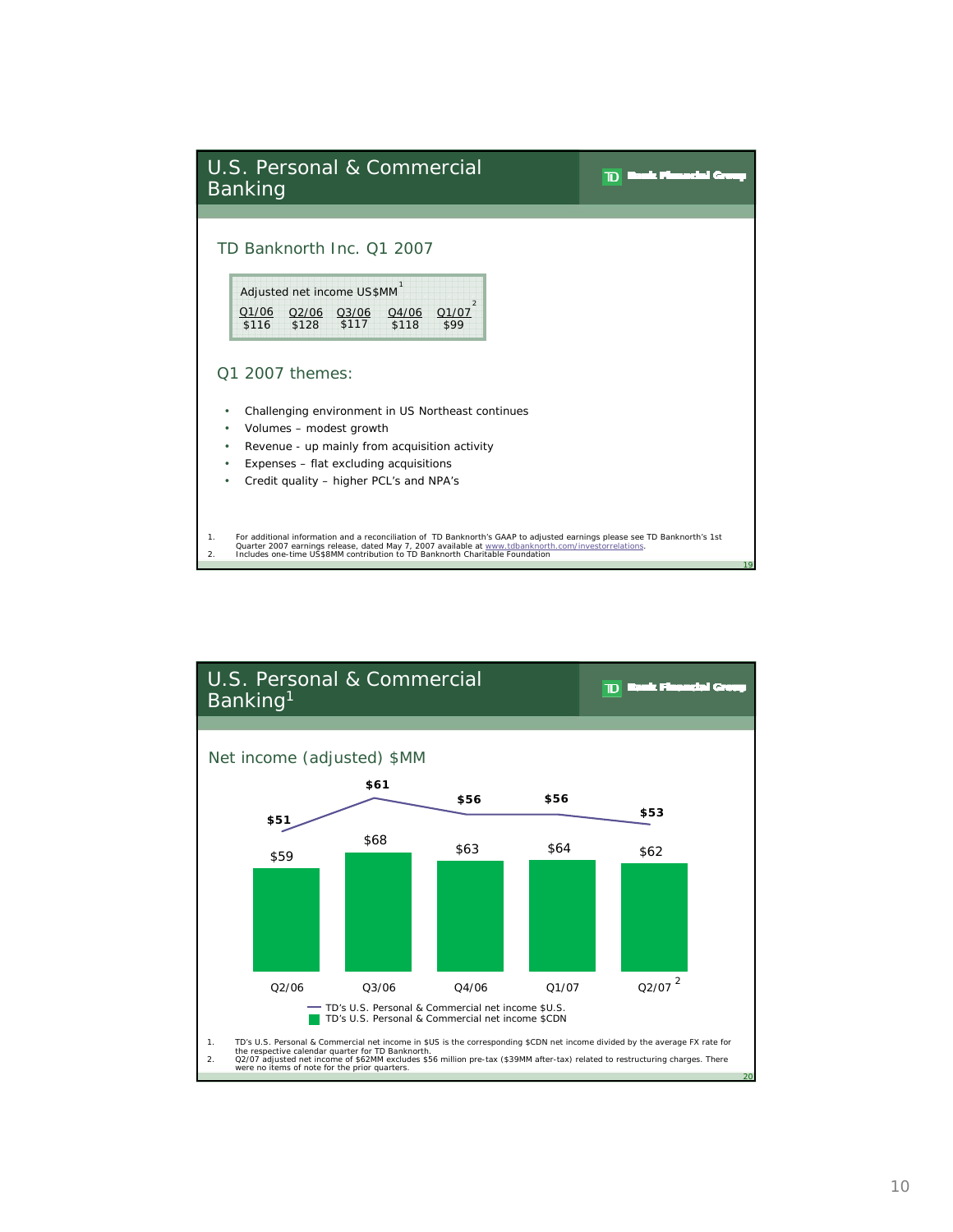

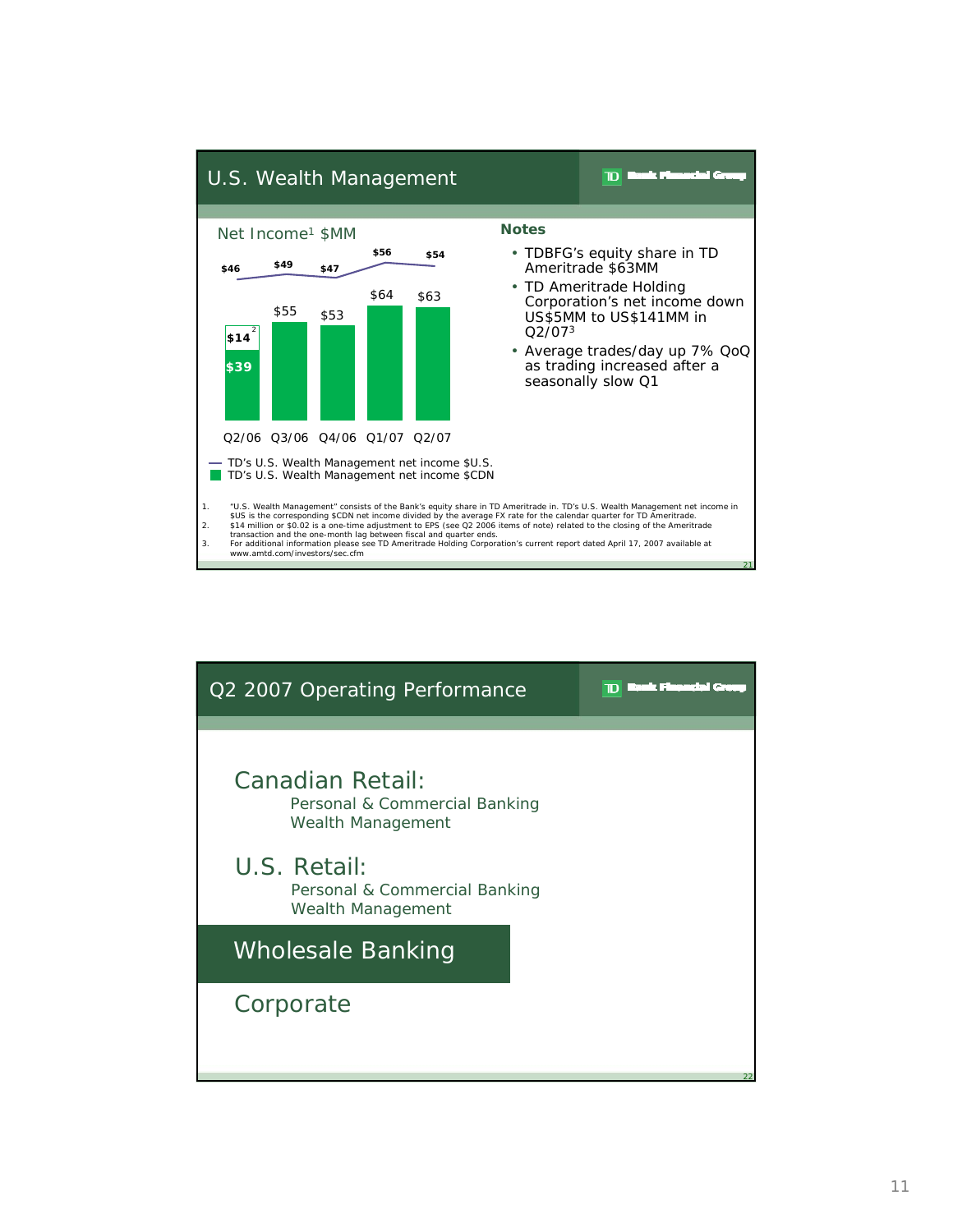

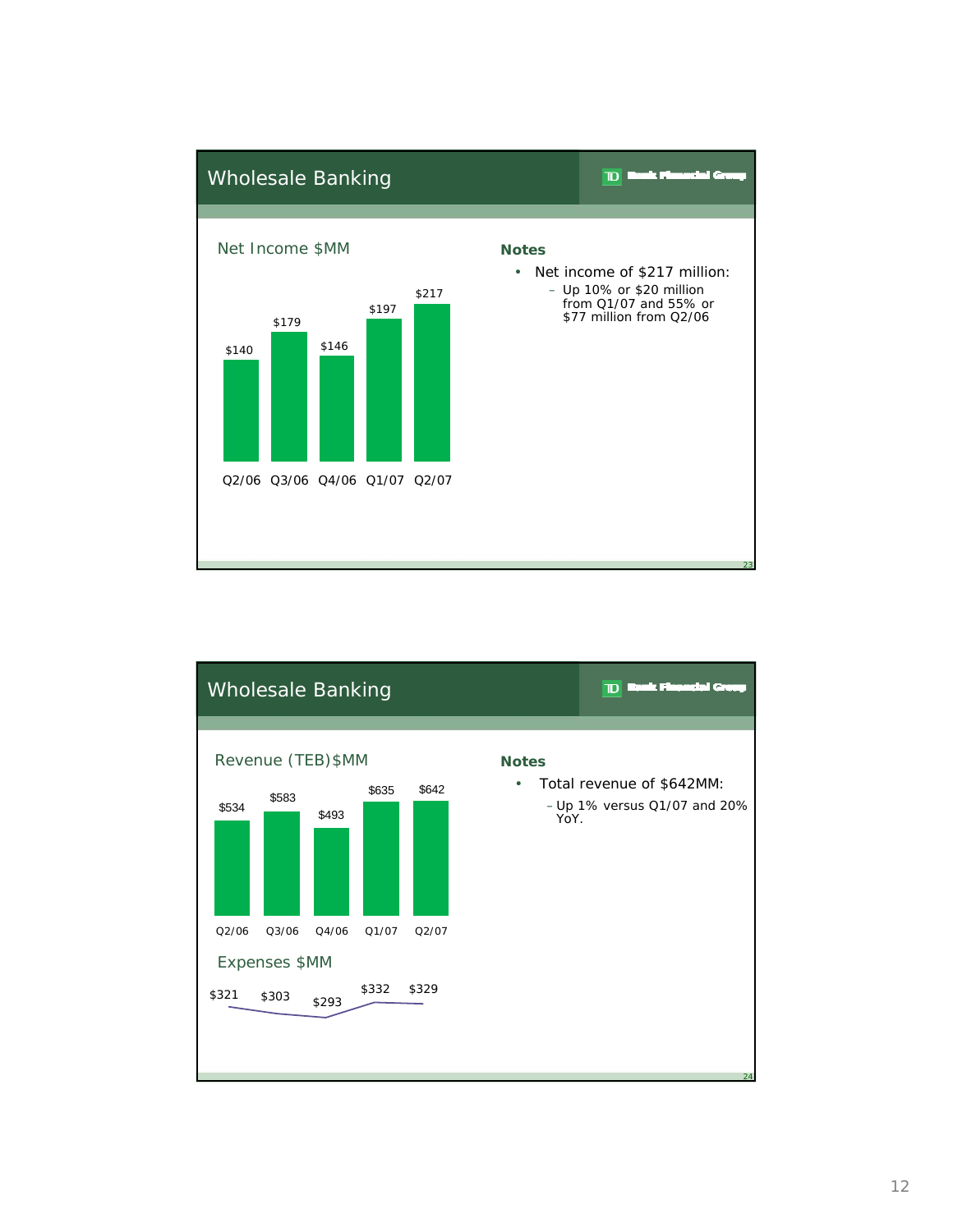